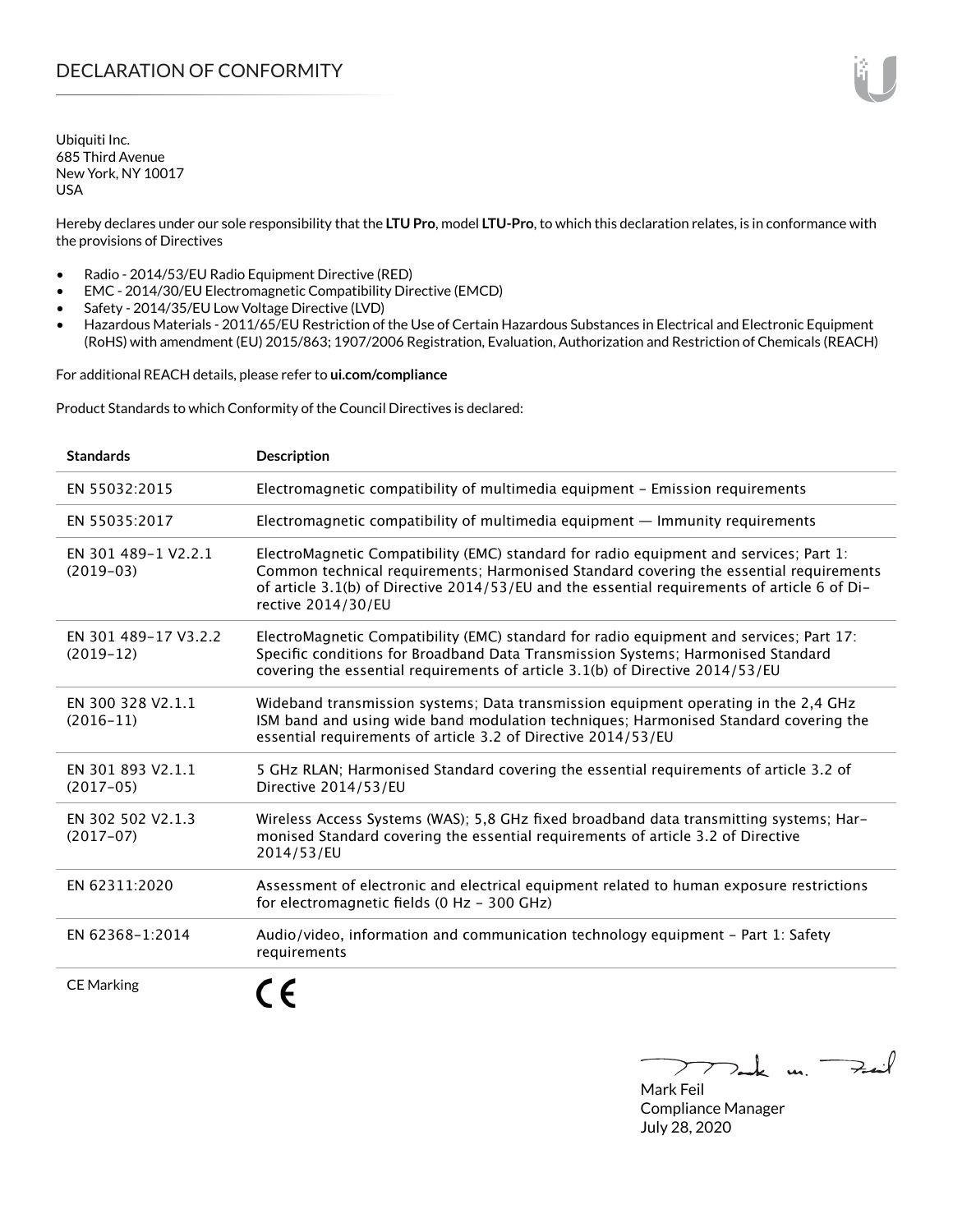# **LTU-Pro**

#### **български** [Bulgarian]

С настоящото Ubiquiti декларира, че това устройство LTU-Pro е в съответствие със съществените изисквания и други приложими разпоредби на Директиви 2014/53/ EC, 2014/30/ЕС, 2014/35/ЕС.

### **Hrvatski** [Croatian]

Ubiquiti ovim putem izjavljuje da je ovaj uređaj LTU-Pro sukladan osnovnim zahtjevima i ostalim bitnim odredbama Direktiva 2014/53/EU, 2014/30/EU, 2014/35/EU.

# **Čeština** [Czech]

Ubiquiti tímto prohlašuje, že toto LTU-Pro zařízení, je ve shodě se základními požadavky a dalšími příslušnými ustanoveními směrnic 2014/53/EU, 2014/30/EU, 2014/35/EU.

# **Dansk** [Danish]

Hermed, Ubiquiti, erklærer at denne LTU-Pro enhed, er i overensstemmelse med de væsentlige krav og øvrige relevante krav i direktiver 2014/53/EU, 2014/30/EU, 2014/35/ EU.

# **Nederlands** [Dutch]

Hierbij verklaart Ubiquiti, dat deze LTU-Pro apparaat, in overeenstemming is met de essentiële eisen en de andere relevante bepalingen van richtlijnen 2014/53/EU, 2014/30/EU, 2014/35/EU.

### **English**

Hereby, Ubiquiti, declares that this LTU-Pro device, is in compliance with the essential requirements and other relevant provisions of Directives 2014/53/EU, 2014/30/EU, 2014/35/EU.

### **Eesti keel** [Estonian]

Käesolevaga Ubiquiti kinnitab, et antud LTU-Pro seade, on vastavus olulistele nõuetele ja teistele asjakohastele sätetele direktiivide 2014/53/EL, 2014/30/EL, 2014/35/EL.

# **Suomi** [Finnish]

Täten Ubiquiti vakuuttaa, että tämä LTU-Pro laite, on yhdenmukainen olennaisten vaatimusten ja muiden sitä koskevien direktiivien 2014/53/EU, 2014/30/EU, 2014/35/ EU.

### **Français** [French]

Par la présente Ubiquiti déclare que l'appareil LTU-Pro, est conforme aux exigences essentielles et aux autres dispositions pertinentes des directives 2014/53/UE, 2014/30/UE, 2014/35/UE.

### **Deutsch** [German]

Hiermit erklärt Ubiquiti, dass sich dieses LTU-Pro Gerät, in Übereinstimmung mit den grundlegenden Anforderungen und den anderen relevanten Vorschriften der Richtlinien 2014/53/EU, 2014/30/EU, 2014/35/EU befindet.

# **Ελληνικά** [Greek]

Δια του παρόντος, Ubiquiti, δηλώνει ότι αυτή η συσκευή LTU-Pro, είναι σε συμμόρφωση με τις βασικές απαιτήσεις και τις λοιπές σχετικές διατάξεις των οδηγιών 2014/53/EE, 2014/30/EE, 2014/35/EE.

### **Magyar** [Hungarian]

Ezennel Ubiquiti kijelenti, hogy ez a LTU-Pro készülék megfelel az alapvető követelményeknek és más vonatkozó 2014/53/EU, 2014/30/EU, 2014/35/EU irányelvek rendelkezéseit.

### **Íslenska** [Icelandic]

Hér, Ubiquiti, því yfir að þetta LTU-Pro tæki er í samræmi við grunnkröfur og önnur viðeigandi ákvæði tilskipana 2014/53/ESB, 2014/30/ESB, 2014/35/ESB.

#### **Italiano** [Italian]

Con la presente, Ubiquiti, dichiara che questo dispositivo LTU-Pro, è conforme ai requisiti essenziali ed alle altre disposizioni pertinenti delle direttive 2014/53/UE, 2014/30/ UE, 2014/35/UE.

### **Latviešu valoda** [Latvian]

Ar šo, Ubiquiti, deklarē, ka LTU-Pro ierīce, ir saskaņā ar būtiskajām prasībām un citiem attiecīgiem noteikumiem Direktīvās 2014/53/ES, 2014/30/ES, 2014/35/ES.

### **Lietuvių kalba** [Lithuanian]

Ubiquiti deklaruoja, kad šis LTU-Pro įrenginys atitinka esminius reikalavimus ir kitas 2014/53/ES, 2014/30/ES, 2014/35/ES Direktyvų nuostatas.

### **Malti** [Maltese]

Hawnhekk, Ubiquiti, tiddikjara li dan il-mezz LTU-Pro huwa konformi mar-rekwiżiti essenzjali u dispożizzjonijiet rilevanti oħrajn ta 'Direttivi 2014/53/UE, 2014/30/UE, 2014/35/UE.

### **Norsk** [Norwegian]

Herved Ubiquiti, erklærer at denne LTU-Pro enheten, er i samsvar med de grunnleggende kravene og andre relevante bestemmelser i direktivene 2014/53/EU, 2014/30/EU, 2014/35/EU.

### **Polski** [Polish]

Niniejszym, Ubiquiti, oświadcza, że urządzenie LTU-Pro, jest zgodny z zasadniczymi wymaganiami oraz pozostałymi stosownymi postanowieniami Dyrektyw 2014/53/UE, 2014/30/UE, 2014/35/UE.

### **Português** [Portuguese]

Ubiquiti declara que este dispositivo LTU-Pro, está conforme com os requisitos essenciais e outras disposições das Directivas 2014/53/UE, 2014/30/UE, 2014/35/UE.